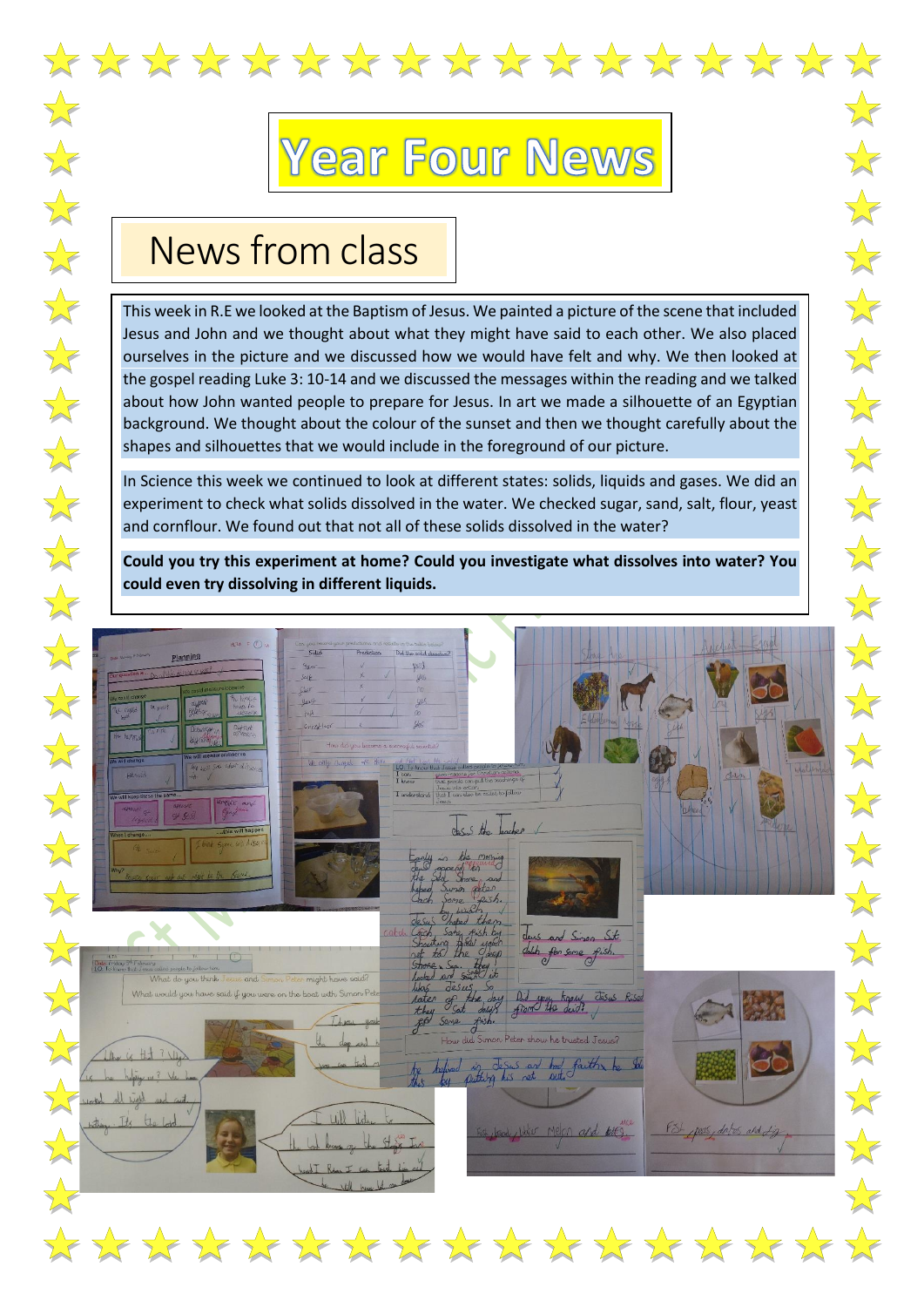## News from home

I am continually amazed by the range of work that I am receiving and I am really proud of your resilient nature. It is great to see that you are not giving up when you are finding tasks tricky and difficult. This is a great opportunity for you to show off your own skills and interests. I have been amazed by some of your achievements. I have seen keen scientists, historians, chefs, mathematicians, artists and even jewellers over the last few weeks. It would be interesting to hear if you have started to think about your own careers and thought about what you would like to be when you leave school. It is never too early to have a dream.

Once again I am really proud of you all and we will all be back in the classroom together soon.